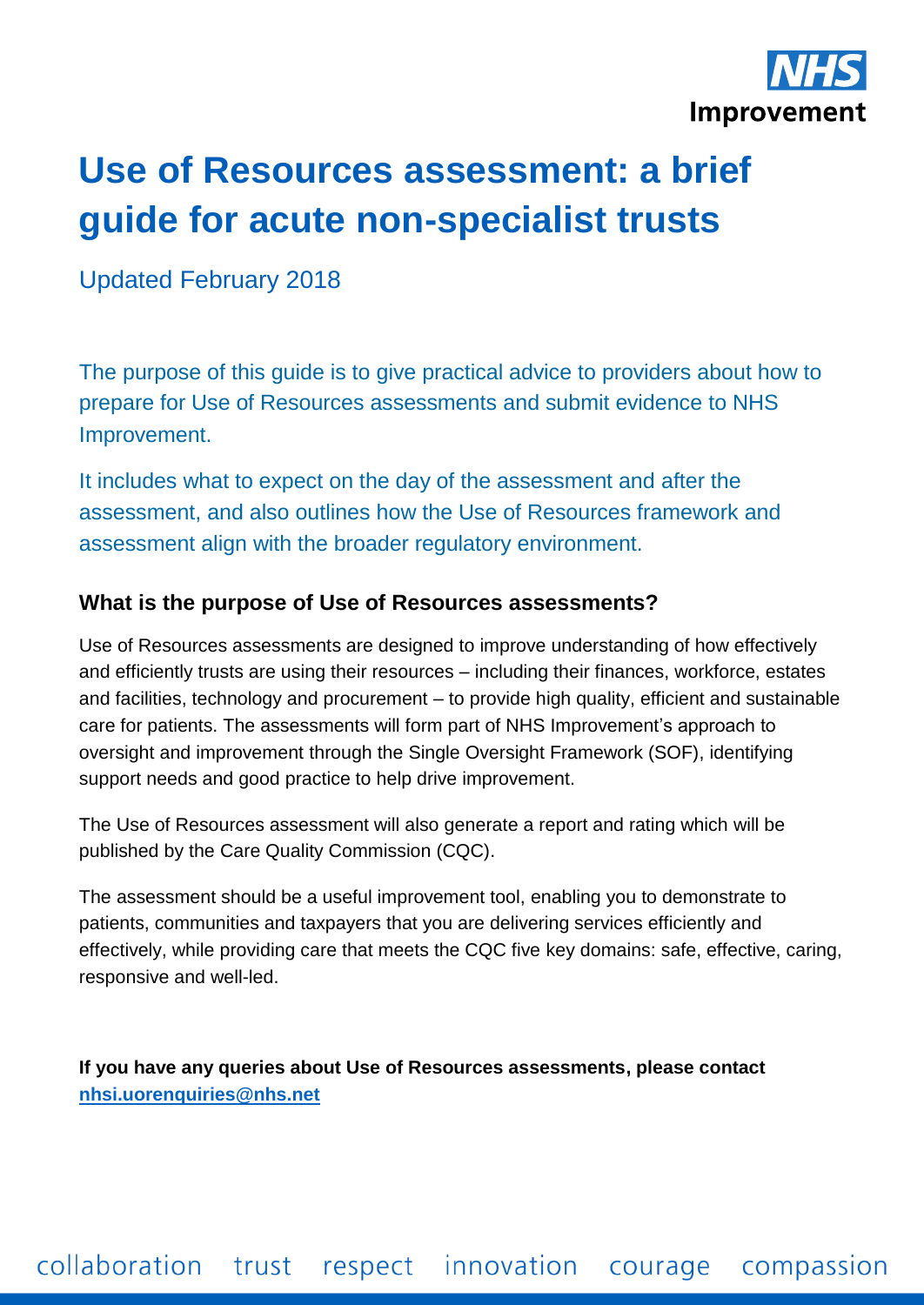# Preparing for the assessments

The first step in preparing for a Use of Resources assessment is to familiarise yourself with the [Use of Resources assessment framework,](https://improvement.nhs.uk/resources/use-resources-assessment-framework/) paying particular attention to the:

- five key lines of enquiry (KLOEs) we will use as the lens through which we assess how well your trust is using its resources (see page 4 of the framework)
- evidence our teams will draw on, ie a basket of initial metrics, extra data or information collected by us and shared by you, local intelligence from our day-to-day interactions with you, and evidence gathered during the on-site qualitative assessment (see pages 6-9 of the framework).
- prompt questions (see pages 10-11 of the framework). We will rely on these during the site visit, but will not be bound by them. Assessment teams are likely to ask extra questions and will not necessarily use all the prompts during the assessment.

### **How should trusts use the Model Hospital to prepare for assessment?**

As part of the assessment, Use of Resources assessment teams will critically analyse your performance on each of the initial Use of Resources metrics. These can be found in the Finance and Use of Resources compartment in the [Model Hospital.](file:///D:/Users/susannah.cleary/AppData/Local/Microsoft/Windows/Temporary%20Internet%20Files/Content.Outlook/BOWFHSX5/model.nhs.uk)

During the site visit, we may ask you about your performance on these initial metrics and the drivers behind this. As part of your preparation please review your performance so you are able to comment on the trust's performance where asked. You may find the questions on page 7 of the framework a helpful way to guide your thinking.

Our assessment teams will also review the wider metrics in the [Model Hospital](file:///D:/Users/susannah.cleary/AppData/Local/Microsoft/Windows/Temporary%20Internet%20Files/Content.Outlook/BOWFHSX5/model.nhs.uk) as part of their preparation. They may ask you to explain your performance on any of these, so for other preparation, we ask you to review those too. We do not expect you to review them all in detail, but suggest you focus your attention where you are an outlier (ie you are performing significantly better or worse than your peers) or where your performance has changed over time (either improving or deteriorating).

### **What evidence/information should trusts submit to NHS Improvement before the assessment?**

Ahead of our visit to your trust, you will be asked to provide us with a high-level commentary against the five KLOEs and encouraged to submit any extra evidence or more recent data that might help inform the assessment.

The KLOE commentary form is a pre-assessment questionnaire we send you ahead of your assessment. **It is not a self-assessment** – the assessment team will review your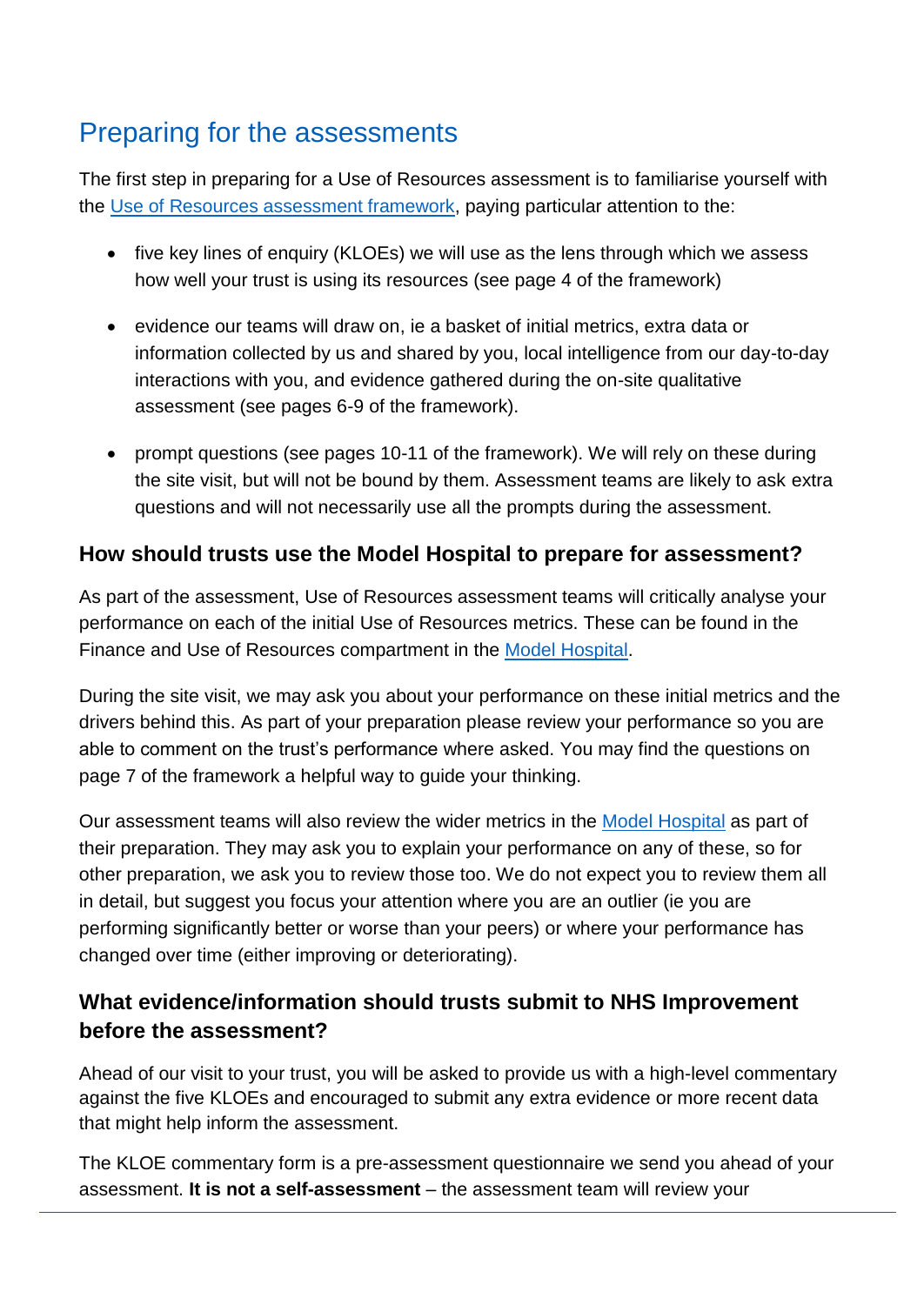commentary as part of their preparation for the assessment and will use it to help focus on particular lines of questioning.

Please provide concise answers – no more than 250 to 500 words per KLOE. We are looking for a **high-level overview** of how you believe your organisation is using its resources**.** 

### **What information should be provided in the KLOE commentary form?**

- In what areas is the trust doing well, and how is the trust able to deliver this performance?
- What are particular areas of focus for the trust?
- In what areas does the trust have room for improvement?
- Why has the trust not been able to deliver these improvements to date?

#### **What information is not required in the KLOE commentary form?**

- A detailed explanation for your performance on each of the initial metrics.
- Answers to the prompt questions on pages 10-11 of the framework.
- Commentary covering leadership, governance or strategic plans for the future.

#### **How can trusts share more up-to-date data than is currently available on the Model Hospital?**

We recognise that although data is uploaded to the [Model Hospital](https://model.nhs.uk/) regularly there is a time lag on some datasets, ie data reflects performance from the previous year, quarter or month.

However, analysis of Model Hospital data is only one component of the Use of Resources assessment. The assessment team will always probe and test Model Hospital data with the trust during the visit. We will always explore both the context and drivers behind a trust's performance.

Where you have more recent data for a specific metric, we encourage you to supply it to the Use of Resources assessment team alongside your KLOE commentary submission. We ask that you only send us a manageable amount of data, and only data that is only directly related to the Use of Resources assessment.

# What happens on the day of the assessment?

Each assessment will feature a one-day onsite component during which approximately five senior staff from NHS Improvement visit the trust and interview its senior leadership. We ask you to make a meeting room capable of seating around 10–12 people available on the day of the assessment.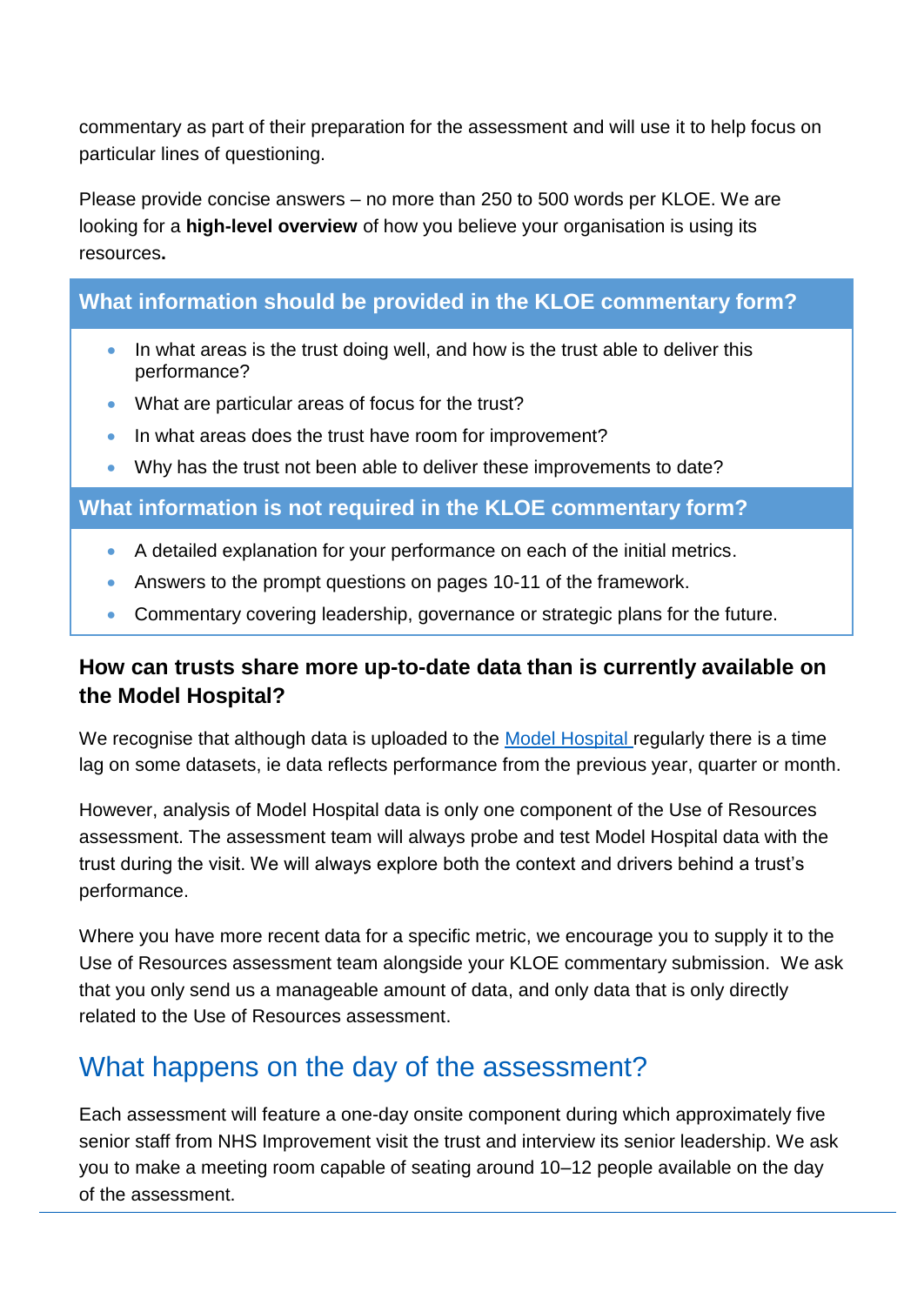### **How should trusts prepare for the introduction session?**

Each assessment schedule (Appendix 1) contains a 30-minute introductory session. The first 10 minutes are for the assessment team to introduce themselves and give an overview of what to expect of the day, and what will happen after the assessment.

The remaining 20 minutes are for you to introduce yourselves and provide the assessment team with insights and context about the trust. This is not a formal presentation - written briefings and PowerPoint slides are not required.

Your presentation should cover:

- the trust's setup (ie number of sites, types of services provided)
- the population served, patient demographics
- things you're doing well and are proud of
- any major challenges.

You may also wish to provide the assessment team with some insights into how you are working with system partners and any other relevant insights about the broader health and care economy. Please note that this information is not part of the assessment framework, but may provide important context.

#### **Who will the Use of Resources assessment team need to meet?**

We will want to meet with the trust's senior leadership team, including those listed in the agenda (see Appendix 1).

As shown in the agenda not all the trust colleagues listed are required to attend every session. Equally, if you would like other staff with relevant expertise to be present during one of the interview sessions, please discuss this with the NHS Improvement assessment chair. Please keep the number of trust representatives at each session to no more than eight.

#### **How much notice will you get of the Use of Resources assessment?**

Most trusts will be alerted to the upcoming Use of Resources assessment when CQC issues a Provider Information Request (PIR) as part of its programme of scheduled service-level and well-led inspections. In parallel, NHS Improvement will get in touch with the trust's chief executive to let them know we will be carrying out a Use of Resources assessment, ideally before CQC's well-led inspection.

Where we carry out the Use of Resources assessments at a different time to the CQC's inspections, we will contact trusts directly and alert them to their upcoming Use of Resources assessment.

We will aim to give you at least one month's notice of an upcoming assessment.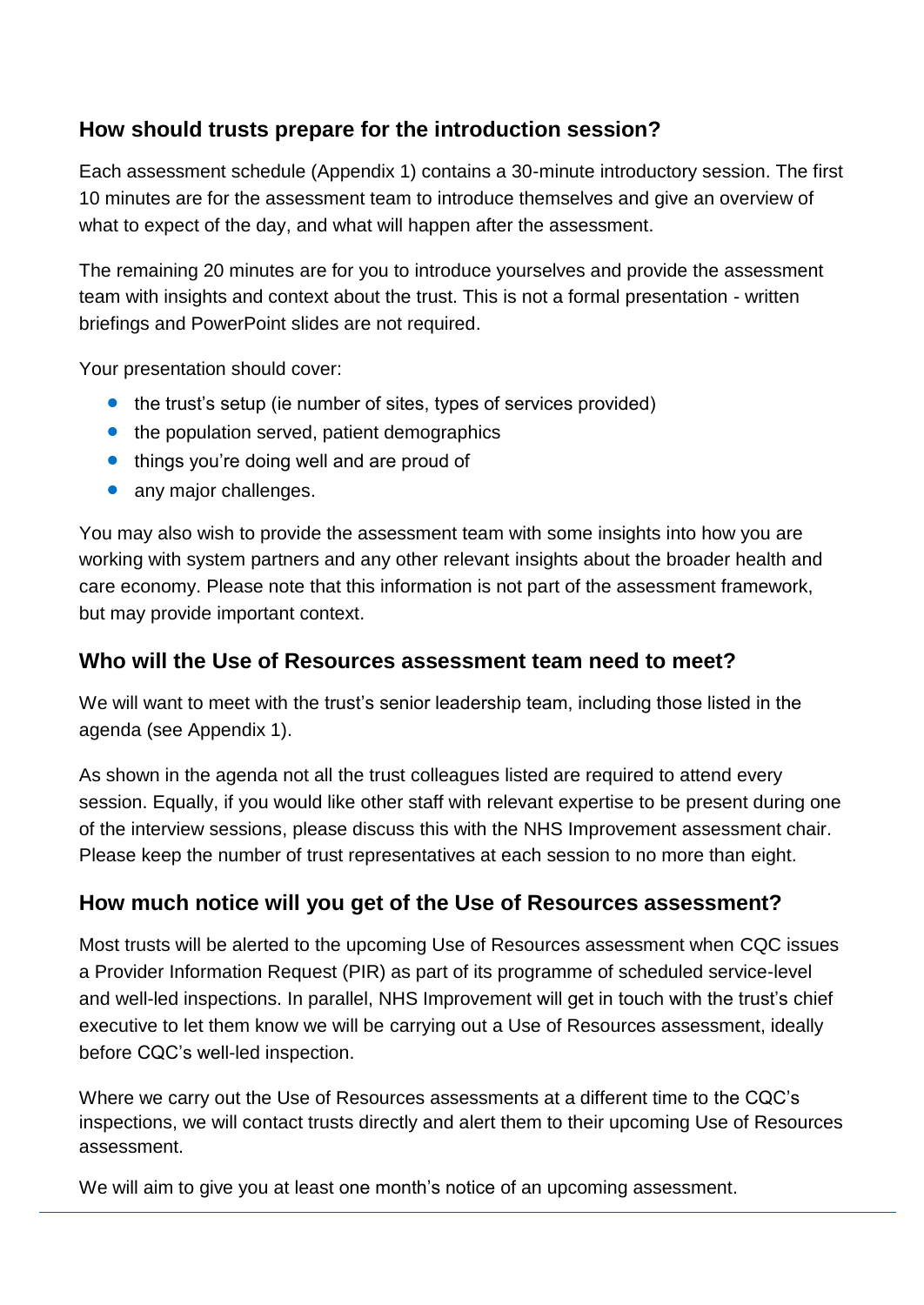#### **Will all trusts undergo a Use of Resources assessment?**

Initially only non-specialist acute trusts will be assessed for Use of Resources, due to the better availability and quality of productivity data for these trusts.

Specialist acute, ambulance, mental health and community services trusts will be included in the Use of Resources framework once appropriate metrics are developed and this data becomes available.

## What happens after the assessment?

In the days immediately after your assessment we may request further evidence, which we will use this to inform the report and to ensure there is sufficient and robust evidence to support the proposed rating.

### **Will the Use of Resources report be published?**

Yes. All assessments will culminate in the production of a report. Our assessment teams will draw on the evidence gathered during the assessment to write the report.

You will receive a copy of the draft Use of Resources report in the weeks after the assessment. You will then have an opportunity to review it and challenge accuracy and completeness before it is published (see below).

Once the report is finalised, it will be published on CQC's website.

### **Will trusts have the opportunity to review the draft Use of Resources report before it is published?**

Yes. As for CQC inspection reports, you can challenge the accuracy and completeness of the information in the draft Use of Resources report as part of the factual accuracy process.

Again, as for CQC inspection reports, as part of the ratings review process you will also have the chance to request a review of the Use of Resources rating after the full report is published.

# How the Use of Resources assessment fits into the broader oversight landscape

#### **How does the Use of Resources assessment align with CQC inspections?**

The Use of Resources assessment sits alongside the CQC inspections as part of CQC's new inspection regime.

We anticipate that the Use of Resources assessment will occur in the weeks before a wellled inspection, but preferably not at the same time as a core services inspection.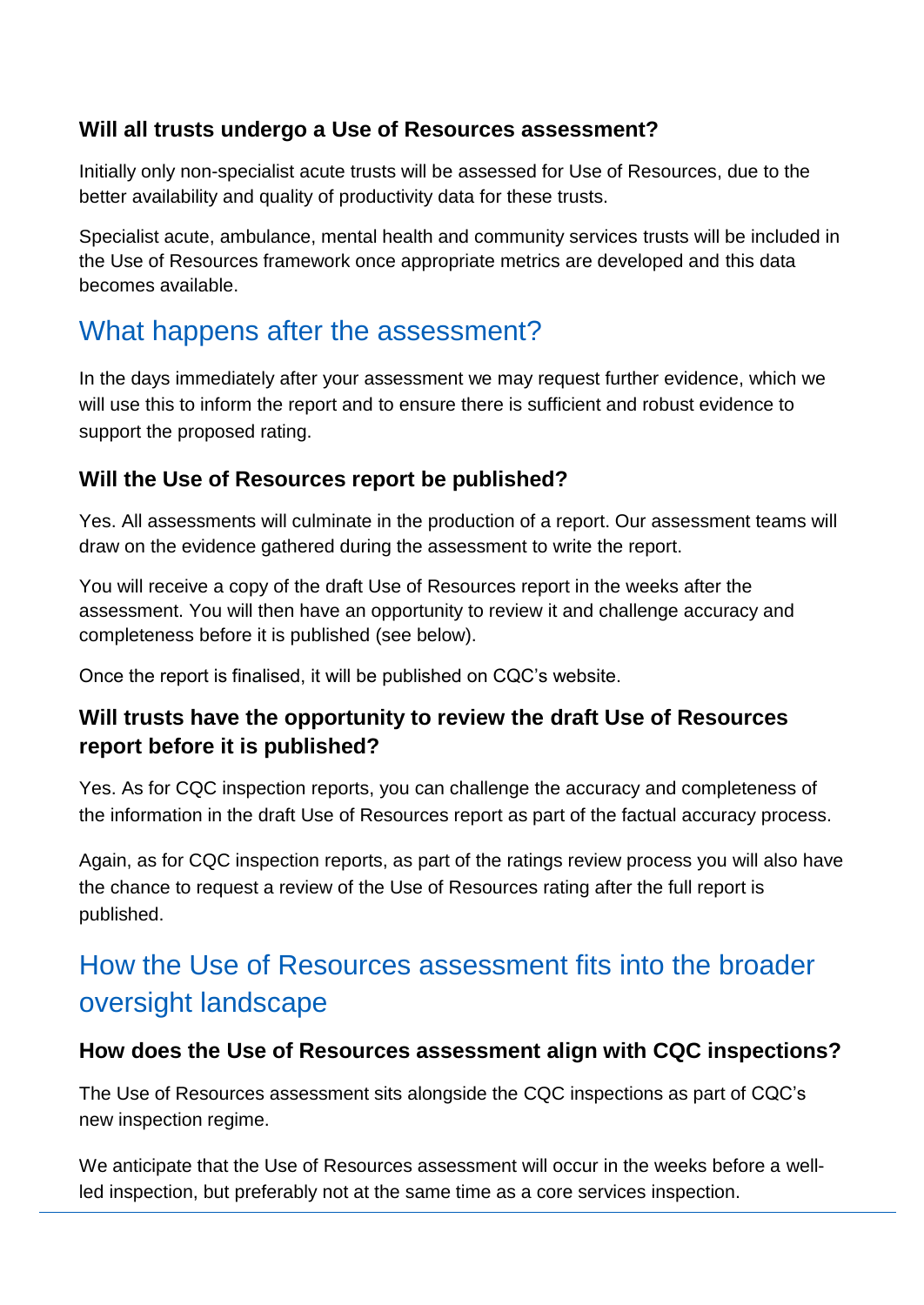Once you have had your Use of Resources assessment, you will not undergo another Use of Resources assessment until CQC has restarted its next round of inspection activity.

#### **What is the difference between Use of Resources and trust-wide well-led reviews – why is financial governance not part of Use of Resources?**

The Use of Resources assessment primarily focuses on trust's current and past (over the previous 12 months) performance against the five KLOEs. It does not cover a trust's future strategy or plans for improving performance, nor does it cover a trust's leadership, governance, systems or processes.

CQC's new trust-wide well-led reviews include an increased focus on resource and financial governance, including trust plans and other strategy for improving financial performance. More information about the new trust-wide well-led framework can be found [here.](https://improvement.nhs.uk/resources/well-led-framework/)

The Use of Resources assessment is separate to the well-led inspection, but any relevant information or insights will be fed into the well-led inspection.

### **How does the Use of Resources rating relate to the Single Oversight Framework finance score?**

Under the Finance and Use of Resources theme in the [Single Oversight Framework,](https://improvement.nhs.uk/resources/single-oversight-framework/) trusts are scored each month against several finance metrics, resulting in an overall finance score. Once a trust has undergone a Use of Resources assessment and been given a proposed rating, we will use the draft Use of Resources report and proposed rating, alongside the finance score, to inform our wider consideration of support needs.

Between Use of Resources assessments, we will continue to monitor a trust's finances and operational productivity – and associated support needs – using the finance score and operational productivity metrics available through the [Model Hospital,](https://model.nhs.uk/) alongside other relevant evidence.

We will consider changes in the monthly finance score and other indicators of financial performance and operational productivity in the context of the last Use of Resources assessment when considering support needs. We will not combine the finance score and Use of Resources rating into a single score.

Please note, CQC will publish this Use of Resources score alongside the Use of Resources report and the CQC's other quality ratings. This score will remain on the CQC website until you undergo your next assessment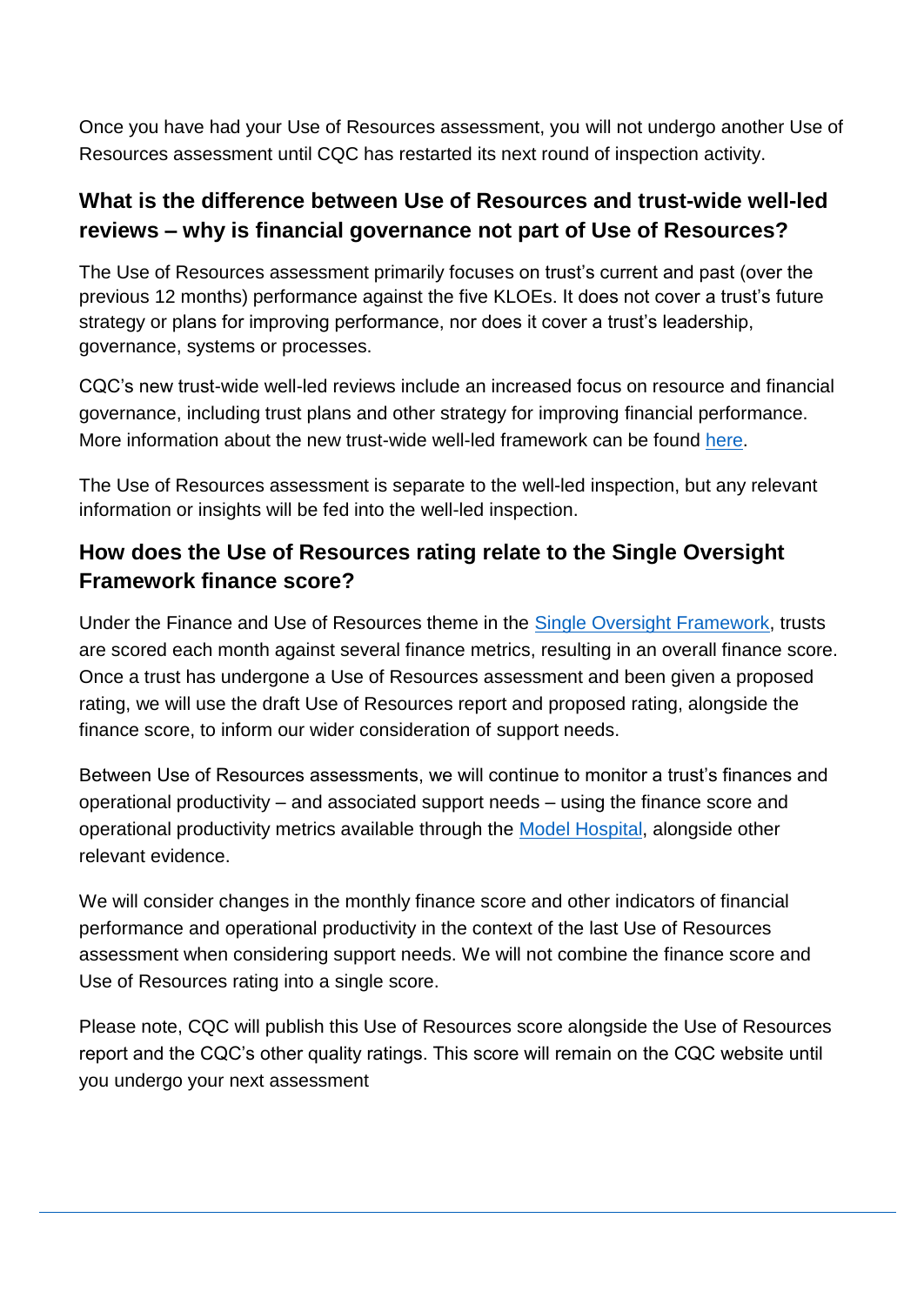#### **How does the performance of the broader health and care economy affect Use of Resources assessments?**

Our current regulatory and oversight models focus on individual organisations rather than local health economies, and the Use of Resources assessment is consistent with this.

We know that trusts are, through sustainability and transformation partnerships (STPs), working collaboratively with partners across their local health and care systems. However, while we think it is valuable to understand how trusts are influencing the use of resources across their local systems, the Use of Resources assessment focuses on how you are using your resources effectively in the context of the funds available to you.

We will try to understand how far a trust is working with the local system to improve its use of resources. In line with ongoing national policy developments, we will also continue to explore with other national partners how to adapt our regulatory model to incorporate oversight of local health economies, as well as the individual provider organisations in those health economies.